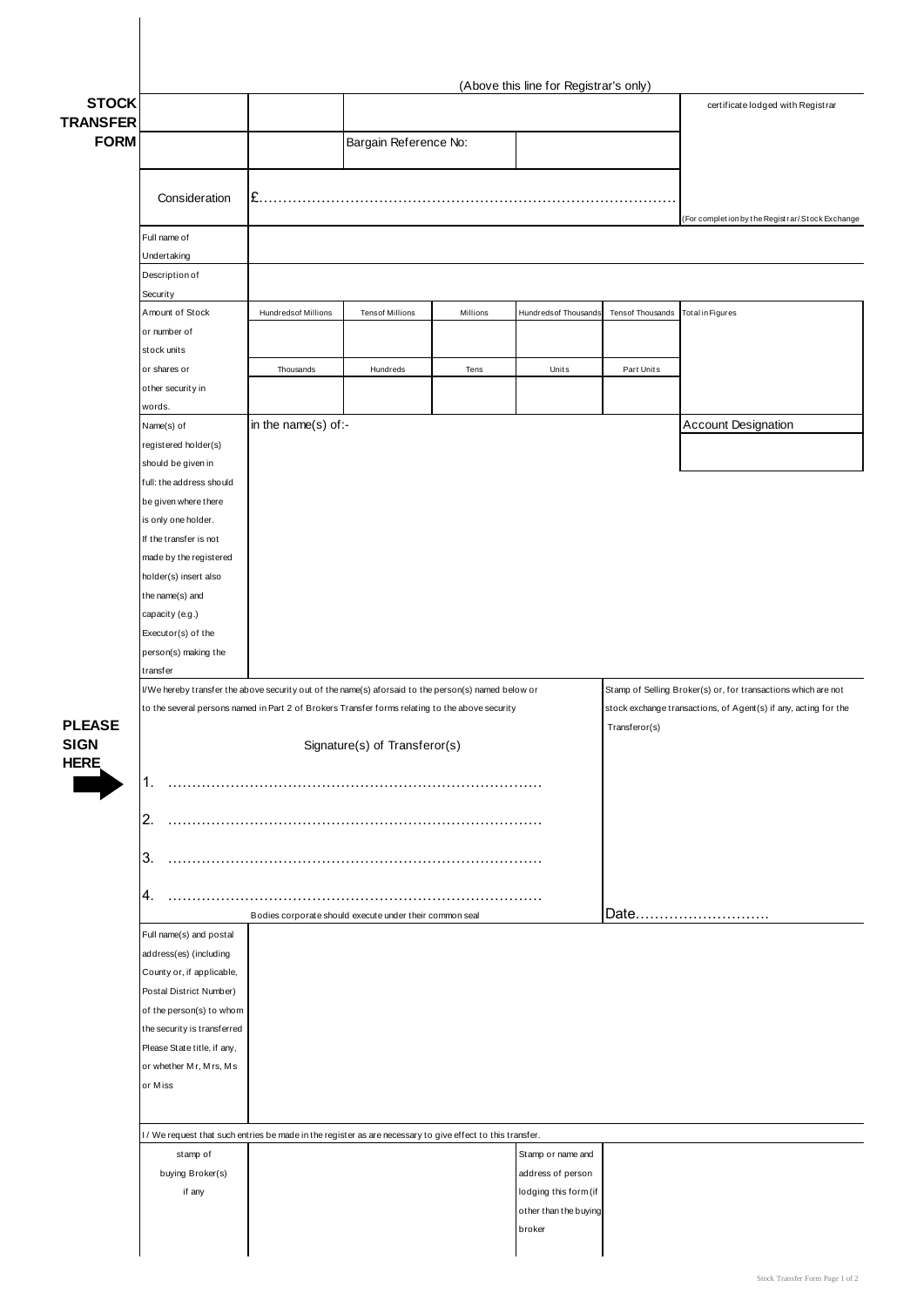### **FORM OF CERTIFICATE REQUIRED – TRANSFERS NOT CHARGEABLE WITH** *AD VALOREM* **STAMP DUTY**

## **Complete Certificate 1 if:**

• the consideration you give for the shares is £1,000 or less and the transfer is not part of a larger transaction or series of transactions (as referred to in Certificate 1).

## **Complete Certificate 2 if:**

- the transfer is otherwise exempt from Stamp Duty and you are not claiming a relief, or
- the consideration given is not chargeable consideration.

### **Certificate 1**

\* Please delete as appropriate I/We\* certify that the transaction effected by this instrument does not form part of a larger transaction or series of transactions in respect of which the amount or value, or aggregate amount or value, of the consideration exceeds £1,000.

\*\* Delete second sentence if certificate is given by transferor

I/We\* confirm that I/we\* have been authorised by the transferor to sign this certificate and that I/we\* am/are\* aware of all the facts of the transaction. \*\*

*Signature(s) Description (Transferor, Solicitor, etc)*

## **Certificate 2**

\* Please delete as appropriate I/We\* certify that this instrument is otherwise exempt from ad

\*\* Delete second sentence if certificate is given by transferor

chargeable consideration is given for the transfer for the purposes of Stamp Duty. I/We\* confirm that I/we\* have been authorised by the transferor to sign this certificate and that I/we\* am/are\* aware of all the facts of the transaction. \*\*

valorem Stamp Duty without a claim for relief being made or that no

| Signature(s) | Description (Transferor, Solicitor, etc) |
|--------------|------------------------------------------|
|              |                                          |
|              |                                          |
|              |                                          |
|              |                                          |

#### **NOTES**

- 1) You don't need to send this form to HM Revenue & Customs (HMRC) if you have completed either Certificate 1 or 2, or the consideration for the transfer is nil (in which case you must write 'nil' in the consideration box on the front of the form). In these situations send the form to the company registrar.
- 2) In all other cases including where relief from Stamp Duty is claimed send the transfer form to HMRC to be stamped.
- 3) Information on Stamp Duty reliefs and exemptions and how to claim them can be found on the HMRC website at hmrc.gov.uk/sd.